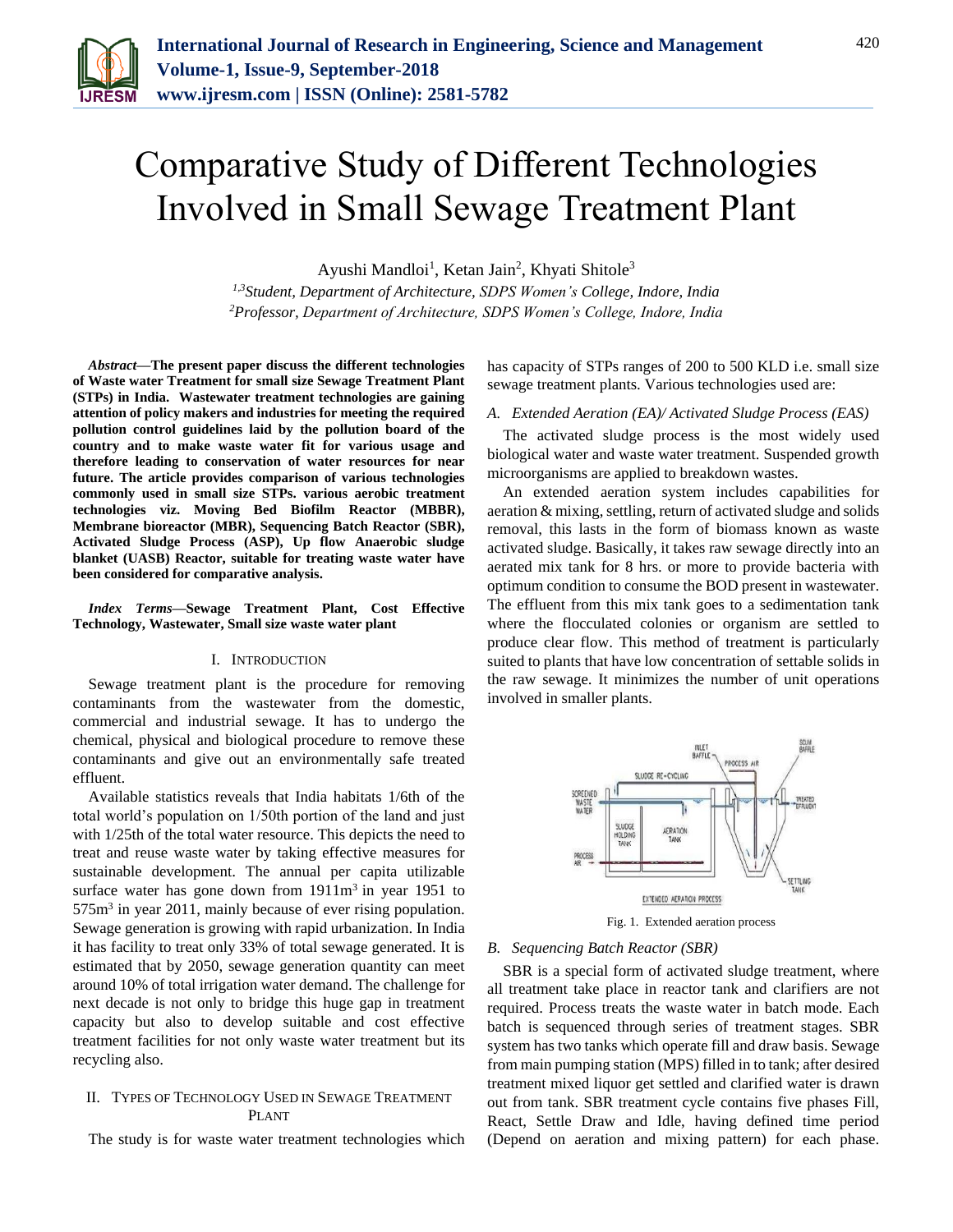

Aeration times vary according to the plant size and the composition/quantity of the incoming liquor, but are typically 60 to 90 minutes. Aeration supports formation of Nitrogen from its reduced ammonia in the form of nitrite and nitrate. To remove phosphorous compounds from the liquor, ammonium sulphate (alum) is generally added during this period.



Fig. 2. Sequencing batch reactor

# *C. Membrane Bioreactor (MBR)*

MBR is a Process where a perm-selective membrane, e.g. microfiltration or ultra-filtration, is integrated with a biological process – specially suspended growth bio reactor. This process is based on use of submerged membranes for liquid separation; it uses membrane as filter, rejecting the solid materials which are developed by the biological process, resulting in a clarified and disinfected product effluent. The process provides high quality effluents, higher volumetric loading rates, shorter retention time and less sludge production. But it also has disadvantage, including higher energy costs, the need to control membrane fouling problems, and potential high costs of periodic membrane placement.



## *D. Moving Bed Biofilm Reactor (MBBR)*

MBBR Technology employs thousands of polyethylene biofilm carriers operating in fixed motion within an aerated waste water treatment. Each individual bio carrier's increases productivity through providing protected surface area to support the growth of heterotrophic and autotrophic bacteria within its cells.it utilizes floating high capacity Microorganism

Biochips media within the aeration and anoxic tanks. The microorganism consumes organic material. It is this high density population of bacteria that achieves high rate biodegradation within the system, while offering process reliability and ease of operation

The technology provides cost effective treatment with minimal maintenance since MBBR processes self-maintain an optimum level of productive biofilm. The biofilm attached to the mobile bio carriers within the system automatically responds to load fluctuations. MBBR system provides a flexible, cost effective and easy to operate means to current waste water requirement and the expandability to meet future loads or more stringent discharge requirements within a compact design. MBBR process is an useful solution for waste water applications including BOD reduction, nitrification, total nitrogen removal.



Fig. 4. Moving bed biofilm reactor

*E. Up Flow Anaerobic Sludge Blanket (UASB) Reactor*

UASB is a single tank process. Waste water enters the reactor from the bottom and flow upwards.



Fig. 5. Up flow anaerobic sludge blanket

A suspended sludge blanket filters and treats as the waste water flows through it. Pre sedimentation anaerobic wastewater treatment and final sedimentation including sludge stabilization are essentially combined in one reactor making it most attractive high rise waste water treatment option. The up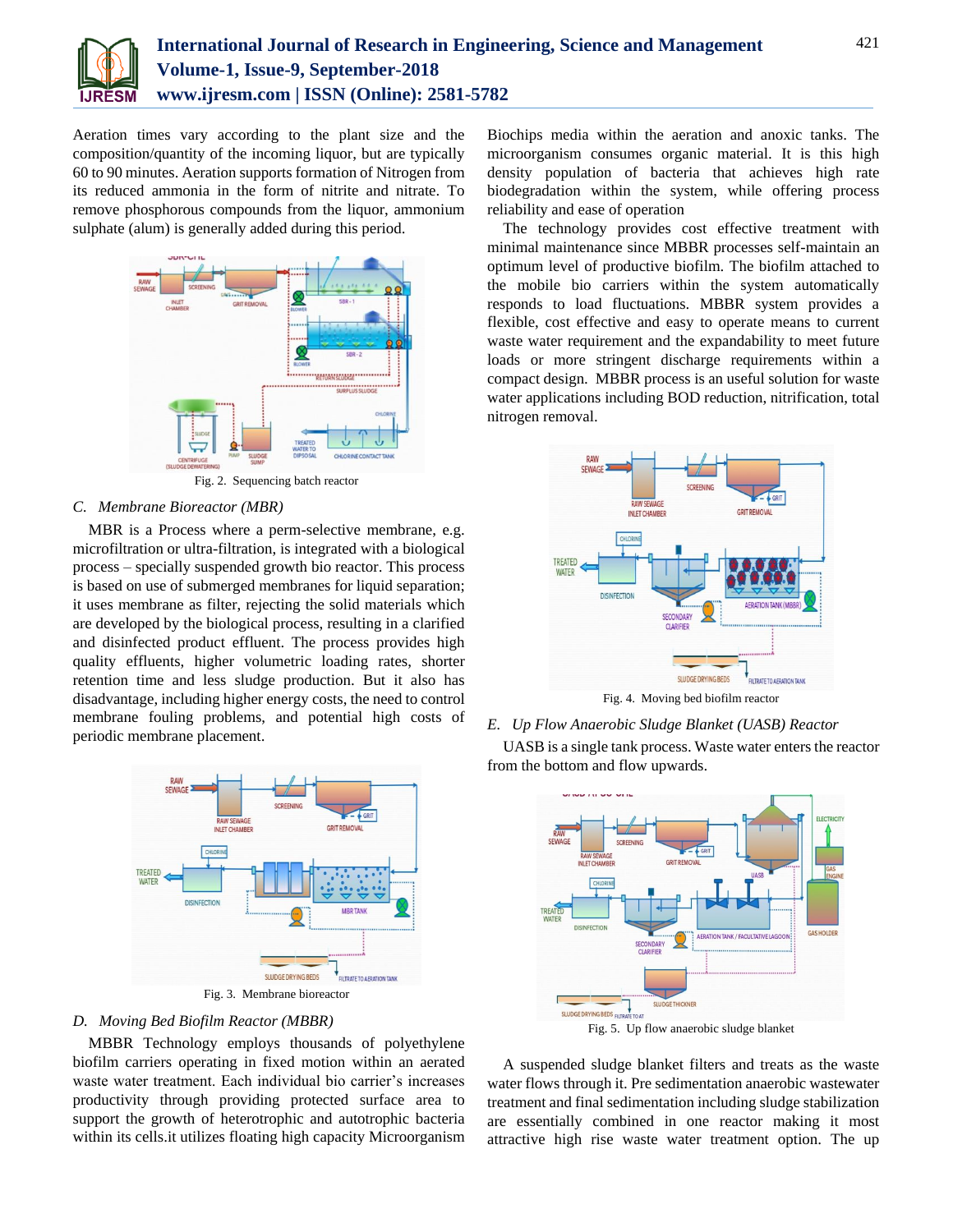

flowing sewage itself forms millions of small granules of sludge which are in suspension and the excess sludge is removed and taken to sludge pump house. To produce by products like methane enriched biogas and nutrient rich sludge.

The aerator provides the oxygen to be decomposed along with water by providing huge surface area. The resulting induction of oxygen reduces BOD load by further 75%.

#### III. METHODOLOGY

Comparison of different technologies on the basis of:

## *A. Cost Definition*

The land cost is not considered as it varies with and within the cities. The area of requirement of STP been analysed to determine the footprint area of STPs required for various technologies. The fixed cost includes civil construction cost of various STP units i.e. equalization tank, screen, grit chamber, settling tank and biological reactor tanks, supernatant water tank and treated tank for reuse and electro-mechanical cost such as piping, screen, tube media, FAB media, motors, pumps, sludge dewatering system, etc.

The O&M costs are based on cost of electricity, chemicals, salary of manpower and maintenance of electro-mechanical parts only. Repair and maintenance for mechanical and electrical equipment are estimated on annual basis at certain percentage i.e. 5% (extended aeration), 6% (MBBR, SBR, and USAB) and 7% (MBR). The effective life of the mechanical and electrical equipment is considered as 10 years. The replacement cost was included in the repair cost. The service lives of small STP were considered 20 years.

## *B. Foot Print Area*

Foot print area requirement varies from  $1m^2/KLD$  to 0.48m<sup>2</sup> /KLD. It is important to mention here that these STPs are very compactly designed therefore the foot print area is much less than the conventional municipal sewage treatment plants. All STPs have facilities up to tertiary treatment level including pressure filter, activated carbon filter and treated water storage tank. It is found that the foot print area per unit discharge becomes nearly constant with the capacity above 200 KLD.

# *C. Bio-Chemical Oxygen Demand (BOD), Chemical Oxygen Demand (COD) and Total Suspended Solid (TSS) Removal Efficiency*

Biochemical Oxygen demand (BOD) is dissolved oxygen demanded by aerobic biological organism to break down organic material present in waste water. COD is the amount of specified oxidants that react with the sample under controlled conditions. TSS is the dry weight of suspended particles that are not dissolved, in wastewater and can be trapped by the filters.

Various parameters of wastewater are observed which includes Mainly BOD, COD and TSS content. The removal efficiencies in respect of mentioned parameters of each technology is analysed.

The study discuss the BOD removal efficiency varied in the order MBR > SBR > UASB > EA > MBBR. The COD removal was in the order  $MBBR > MBR > SBR > EA > USAB$  and the TSS removal efficiency followed the order USAB > MBR >  $MBBR > SBR > EA$ 

Therefore, it is implied that comparison of removal efficiencies of the individual parameter in these reactors may not be yield reliable information for decision making.

As such, removal efficiency of individual process parameters cannot be considered as the sole basis for selection or comparison of these technologies.

## IV. CONCLUSION

In this study, attempt was made to generate a general basis for comparison of technologies used in STPs based on EA, SBR, MBR, MBBR, and UASB for discharge varying from 50 to 750 KLD and that is the range of capacity of most of the small STPs in India.

Cost should be considered as a potential tool for the comparison of the STPs. The cost effective wastewater technology has been driven by systematic evaluation of installation cost and present value of operation and maintenance cost. The cost wise hierarchy found is: MBR < USAB < EA < SBR < MBBR. It is found that MBBR requires the least and MBR requires the highest cost.

The foot print area, MBR requires the least foot print i.e. 0.48 m<sup>2</sup> per KLD. Therefore, if area is major constraint then it could be better option. EA > USAB > SBR > MBBR > MBR

The performance of all the technologies in respect to BOD, COD, and TSS was almost comparable and were not significantly varying. As such comparison of the treatment efficiencies in respect of the removal efficiencies of routine monitoring parameters may not provide sufficient information which will facilitate their selection.

So in terms of overall investment, area and removal efficiency it has been concluded that SBR is most economical and efficient technologies for small sewage treatment plant and followed by MBBR.

SBR, MBR and MBBR are the most effective technology for the biological treatment of sewage in India.

#### **REFERENCES**

- [1] Rahul Sharma, "A Case Study on Sewage Treatment Plant STP), Delawas, Jaipur," in Department of Civil Engineering Poornima College of Engineering, Jaipur Rajasthan, India
- [2] Wastewater Technology Fact Sheet: Sequencing Batch Reactors. U.S. Environmental Protection Agency. Washington, D.C., 1999. EPA 832-F-99-073.
- [3] Central Pollution Control Board (2005). Performance evaluation sewage treatment plants under NRCD. Ministry of Environmental and Forest Government of India, New Delhi.
- [4] Sing, D. D. And John, S. (2013). Study the different parameters of sewage treatment with UASB & SBR technologies. IOSR Journal of mechanical and civil engineering, Volume 6, Issue 1 (Mar. - Apr. 2013), pp. 112-116.
- [5] Priyanka J, Mittal A K and Marie (2009), "Efficiency Evaluation of Sewage Treatment Plants with Different Technologies in Delhi (India)",